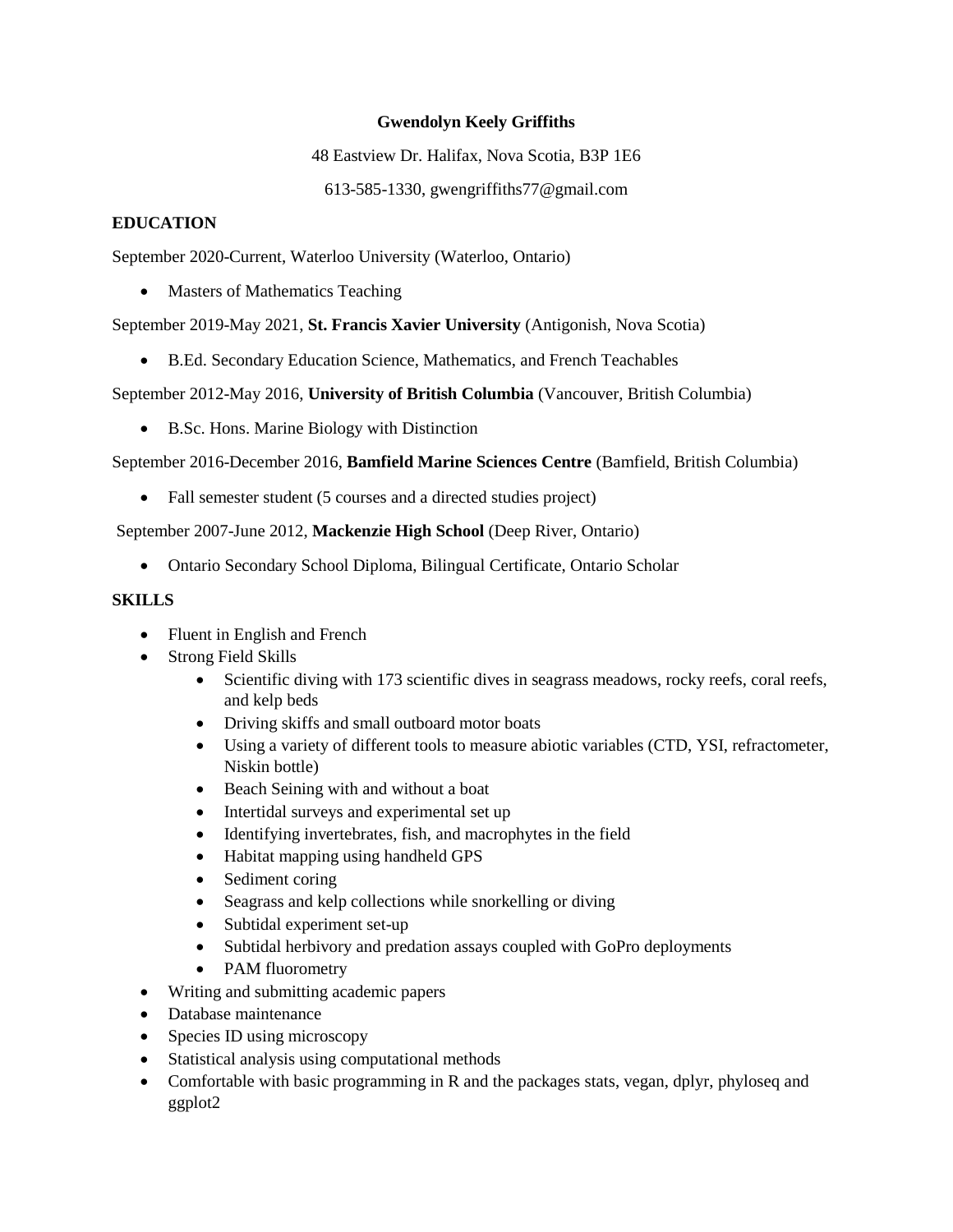Experience driving a variety of manual and automatic vehicles

### **CERTIFICATIONS**

- Yoga Teacher Certification
- NLS lifeguard certification
- Lifesaving Instructor Certification
- Wilderness First Responder
- Class 4 Unrestricted Drivers License (up to 24 passengers)
- Paddle Canada, Paddle 1 Kayak Certification
- Pleasure Craft Operators Card
- Restricted Marine Radio Operator Certificate
- Canadian Association of Underwater Science certified Scientific Diver Level 1
- DFO diver-in-charge qualification
- PADI Divemaster, Rescue Diver Certification, Advanced Openwater, Drysuit Specialty
- Emergency and Standard First Aid (current)
- DAN oxygen provider
- Introduction to Lab Safety, WHMIS (current)

# **AWARDS**

May 2015-September 2015, National Science and Engineering Research Council-Undergraduate Student Research Award in Department of Zoology UBC (\$4500.00)

April 2016, 1<sup>st</sup> place UBC Botany Symposium undergrad poster contest (\$20.00)

April 2016, 1<sup>st</sup> place UBC Zoology Symposium undergrad poster contest (\$40.00)

May 2016, 2<sup>nd</sup> place Northwest Algae Seagrass Symposium poster contest (\$50.00)

May 2016, Bamfield Marine Science Centre Fall Program Entrance Scholarship (\$1000.00)

December 2016, Botany and Zoology Research Award (\$1250.00)

April 2019, Rising Youth Grant Recipient (\$750)

December 2020, Mitacs Accelerate Grant Recipient (\$15000)

# **RESEARCH PROJECTS**

December 2020-May 2021, **Investigation into the efficacy of online games to educate junior high students on ocean science and ocean careers** We recruited pre-service teachers who are teaching junior high science or social studies to use online games to teach their students about ocean science and available ocean careers in Nova Scotia. Teachers will use the games in their classrooms and then schedule an interview in which we will discuss the efficacy of the games for the various student demographics and ways the games could be improved to address the needs and interests of students.

May 2017-January 2019, **Seagrass shading field experiment through Coastal Benthic Ecology Lab at Bedford Institute of Oceanography** We investigated the effect of shade level and shade timing on the morphometric and biochemical response of *Zostera marina* plants in Port L'Hebert Nova Scotia. A total of 18 seagrass plots were shaded at varying times and intensities between May and October 2017. Every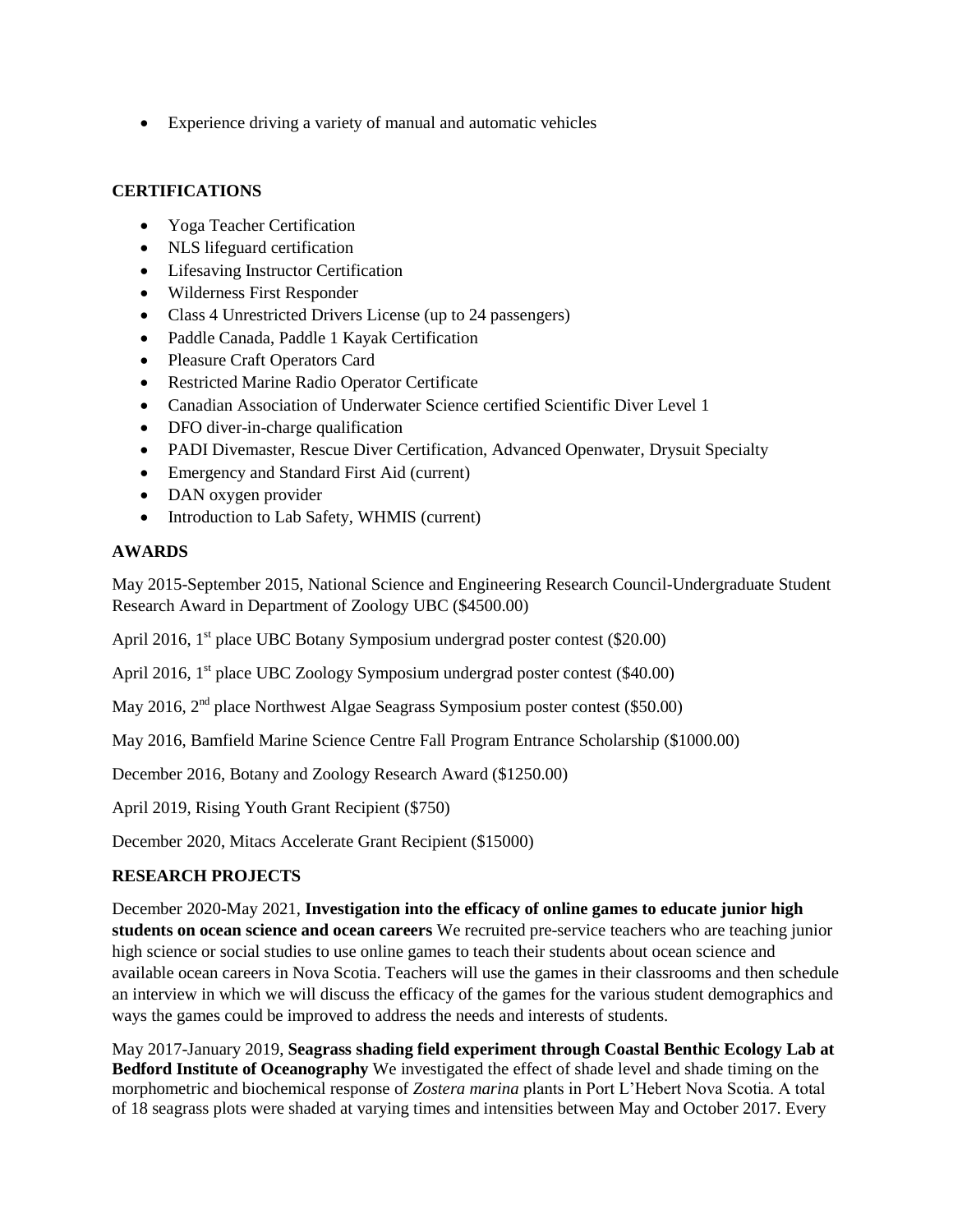three weeks plots were sampled for shoot density, plant morphometrics, carbohydrate storage, chlorophyll, and phenolic content. By analyzing the shading response of *Zostera marina* we found that this species is more vulnerable to structural shading in the fall compared to the spring. (Publication details below).

May 2016-September 2016, **Canadian Healthy Oceans Network initiative through O'Connor Lab.**  We chose 8 seagrass meadows in Barkley Sound along a possible human impact gradient. With Emily Adamcynk (PhD candidate) we quantified seagrass metrics, infaunal and epifaunal invertebrate communities, fish communities, zooplankton communities, and abiotic variables (nutrients, temperature, dissolved oxygen). By analyzing the species composition of these meadows we tested if proximity to manmade fouling structures (boats, docks) could explain trends in the epifaunal invertebrate and fish communities.

September 2015-May 2019, **Investigation into algal zonation in a central coast seagrass meadow at the Hakai Research Institute**, We executed a seagrass reciprocal transplant between areas of high and low algal zonation. All shoots were swabbed for microbial community and quadrats at each site were analyzed for invertebrate grazer abundance. We analyzed seagrass and algal biomass data with invertebrate and microbial communities to identify any correlations between communities and algal biomass. We identified potential drivers for algal zonation in the Choked Pass seagrass meadow on Calvert Island, BC. (Honours thesis research)

# **PUBLICATIONS**

Wong, M. C., **Griffiths, G.,** & Vercaemer, B. (2020). Seasonal Response and Recovery of Eelgrass (Zostera marina) to Short-Term Reductions in Light Availability. *Estuaries and Coasts*, 43(1), 120-134.

# **TEACHING EXPERIENCE**

March 2021-April 2021, Fairview Junior High School, French Immersion 7,8,9 Science

 Used labs (build a battery), demonstrations (ice sculptures), and online platforms (phet) to teach physical sciences in an engaging and safe manner.

November 2020-December 2020, Fairview Junior High School, French Immersion 7,8,9 Science

 Used outdoor lessons (ecology lab) and technology (GoogleSheets/FipGrid) to teach engaging lessons under COVID protocols

March 2020-May 2020, **J.L Ilsley High School,** Chemistry 12 & Oceans 11 Teacher

Adapted lessons for online learning using online platforms and videos

November 2019-December 2019, **J.L Ilsley High School,** Science 10 Teacher

- Used experiments to strengthen understanding of concepts
- Tutored math and science at lunch

### **WORK EXPERIENCE**

May 2021-June 2021, **Antigonish, Nova Scotia,** Researcher/Lesson Plan Developer (Under the supervision of Dr. Chris Gilham)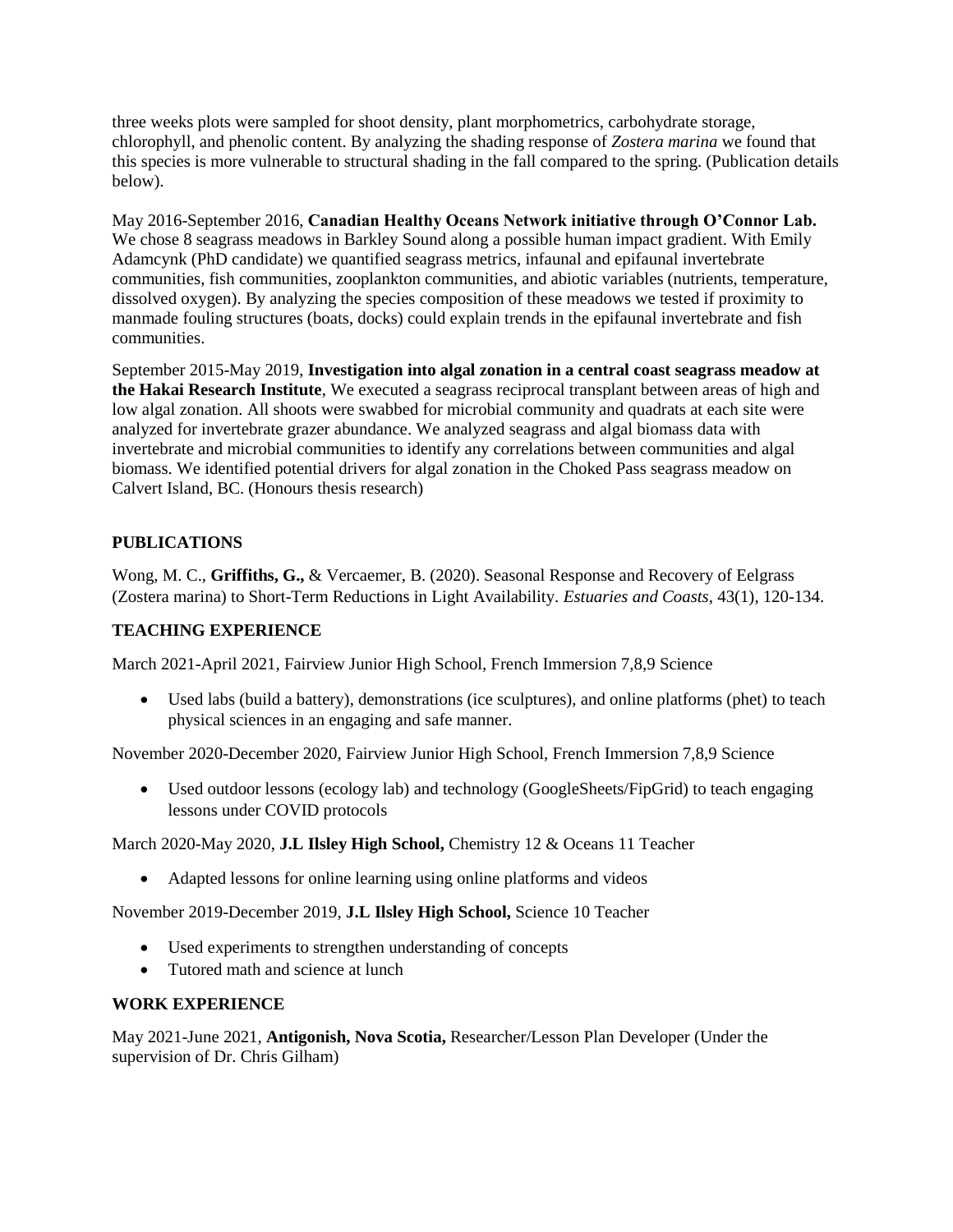- Participating in focus groups brainstorming ideas for a male focused health curriculum in grades 5 & 6
- Responsible for developing health lesson plans for grade 5/6 male identifying students

December 2020-June 2021, **Antigonish, Nova Scotia,** Researcher (Under the supervision of Dr. Katarin Macleod)

- Investigating effectiveness of online ocean career games through partnership with Stellar Learning Strategies
- Responsible for planning and executing research and reporting game recommendations

June 2020-October 2020, **Develop Nova Scotia, Halifax, Nova Scotia,** Marina Ambassador

- Responsible for booking marina stays and overseeing marina activities
- Responsible for various marina maintenance tasks

April 2020 – June 2020, **Homework Hub, Halifax, Nova Scotia,** Online Math Tutor

- Tutored math to public school students through the gnspes online platform
- Used technological and verbal communication to teach mathematical concepts

April 2020-September 2020, **Connecting Math to Our Lives and Communities, Antigonish, Nova Scotia,** Lesson plan development and outreach

- Responsible for developing culturally relevant math activities
- Developing methods to connect math to the lives of students in Nova Scotia

October 2019-June 2020, **Paqtnek First Nation & Halifax, Nova Scotia,** Math Tutor

- Tutored math through Xproject and organization that connects St.FX students with youth in Mi'kmaw and African Nova Scotian communities.
- Tutored grade 11 math to a student in Spryfield and continued tutoring them online throughout pandemic

### May 2019-September 2019, **Whynot Adventure Keji Outfitters: Kejimkujik National Park,** Canoe guide and rental tech

- Responsible for guest safety and happiness in the wilderness on backcountry canoe trips
- Offering interpretation on the park and its history during trips
- Responsible for packing and gear maintenance
- When not guiding, responsible for renting boats to the public for paddles around Keji

September 2018-May 2019, **Home of Trevor and Sarah Maclean: Halifax, Nova Scotia,** Nanny for their four children ages 1, 3, 6, and 8

- Responsible for children while parents were at work
- Involved in meal prep, swimming and reading lessons in addition to caring for children's safety and well being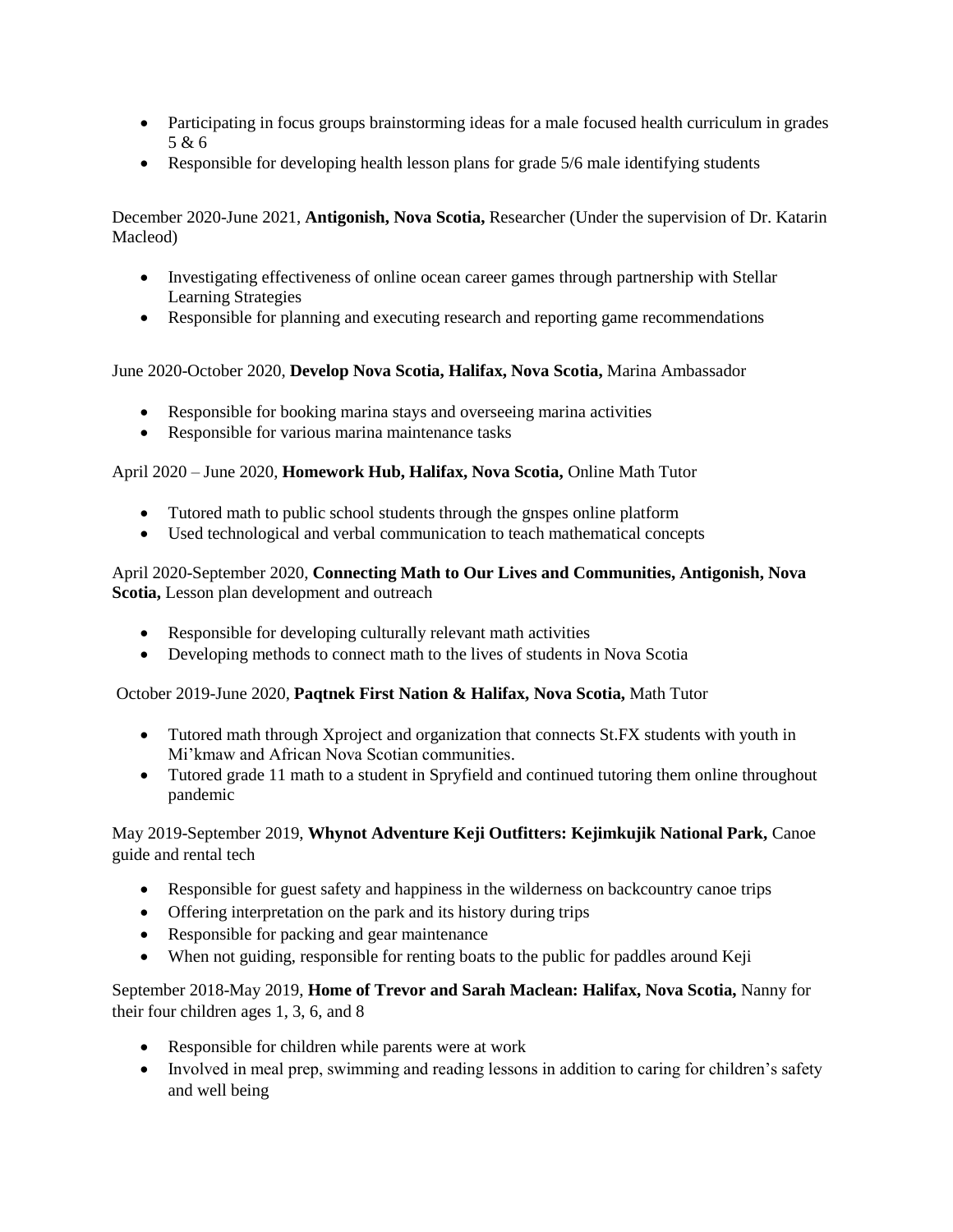April 2017-September 2018, **Department of Fisheries and Oceans Bedford Marine Institute: Halifax, Nova Scotia**, Biologist Level 1 (Under the supervision of Melisa Wong)

- Design and execution of light stress experiments in *Zostera marina*
- Responsible for statistical analyses and publication of field shading experiment results
- Subtidal field surveys of *Zostera marina*
- Underwater fluoremetry measurememts of *Zostera marina* photosynthesis
- Field and lab support for other lab members (sediment coring, lab maintenance, equipment maintenance)

March 2017-April 2017, **Home of Solveig Routier and Neil Price: Ottawa, Ontario,** Nanny for their children ages 1.5 and 3 years

- Responsible for children while their parents were at work
- Ensured nap time and swimming lessons were part of the daily routine

January 2017-March 2017, **Smithsonian Marine Station: Bocas Del Toro, Panama**, Intern (Under the supervision of Dr. Matthieu Leray)

- Assistant on fish predation and herbivory experiments in 60 subtidal sites
- Made herbivory and predation measures (squid pops, algae ropes)
- Used universal MarineGEO proctocol to execute experiment

May 2016-September 2016, **University of British Columbia**, Researcher (Under the supervision of Dr. Mary O'Connor)

- Acting as head diver and coordinating underwater research for lab members
- Monthly sampling of local intertidal seagrass meadow
- Funded through the Canadian Healthy Oceans Network initiative to investigate human impacts in seagrass meadows
- Subtidal and intertidal field research at Bamfield Marine Sciences Centre and Hakai research institute

May 2015-September 2015, **University of British Columbia**, Researcher (Under the supervision of Dr. Mary O'Connor)

- Subtidal SCUBA seagrass sampling and collection at Hakai research institute
- Setting up subtidal seagrass invertebrate dispersal experiment and reciprocal microbial transplant
- Microbial seagrass swabbing and invertebrate sampling
- Conducting research project on what influences epiphyte load in seagrass meadows

### May 2014-August 2014, **Strawberry Isle Marine Research Society**, Tofino BC, Research Assistant

- Species identification and database entry
- Mud flat core sampling and biomass quantification
- Killer whale and eel grass mapping using ARCmap software
- Working with Adobe Photoshop, Adobe Pagemaker, and Microsoft Excel

### December 2013-May 2014, **UBC Aquatic Centre,** Lifeguard and Instructor

- Maintaining safe environment for pool patrons
- Instructing various ages in swimming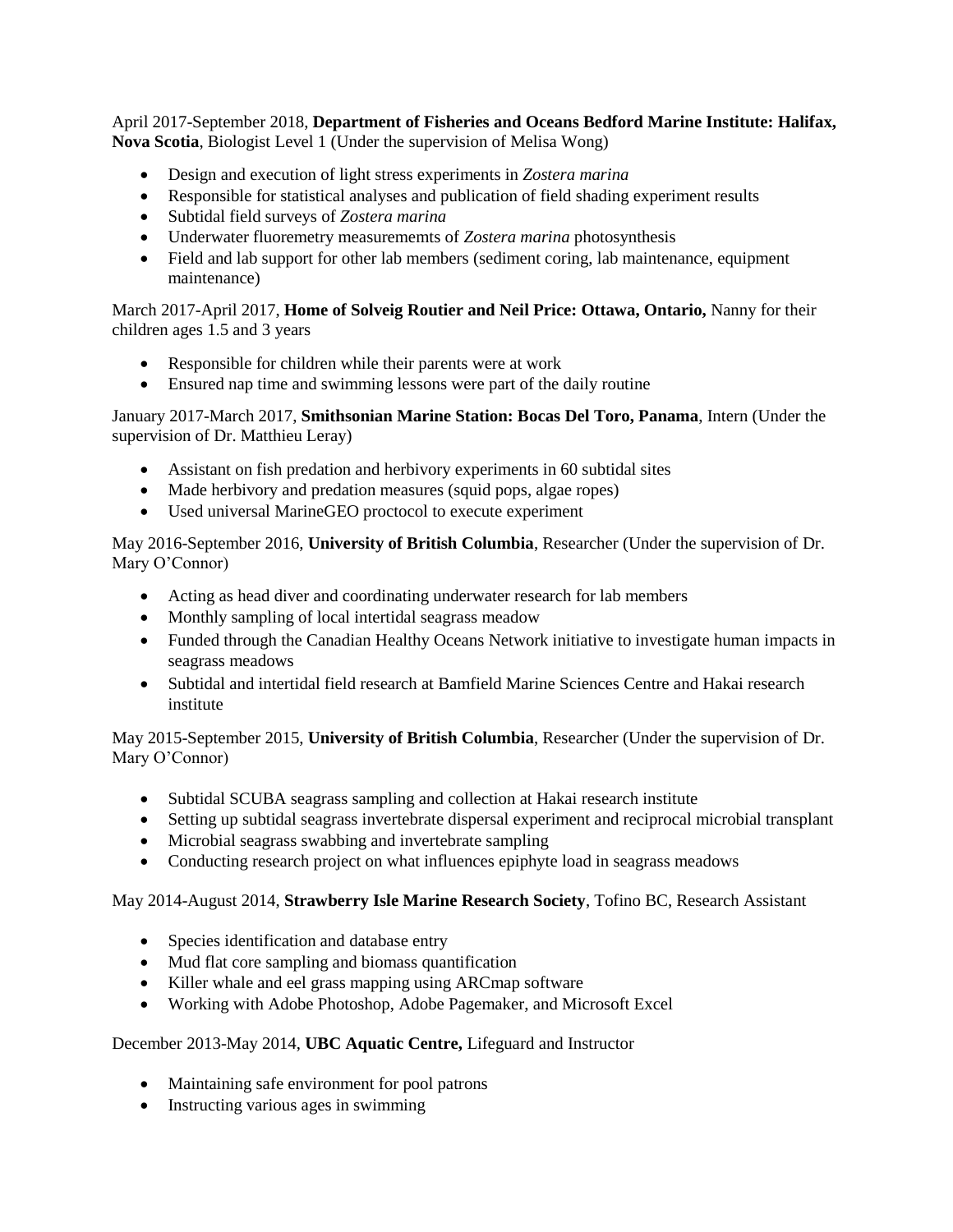# May 2013-September 2013, **Bertho household, Villennes sur Seine, France,** Au Pair

- responsible for the safety and well-being of a four-year-old girl and 2 month old infant
- responsible for preparing meals for the family
- communicated entirely in french

## September 2010-June 2012, **Deep River Community Pool**, **Ontario**, Lifeguard and Instructor

- instructing various ages in swimming
- responsible for all patrons in the building
- performing various maintenance tasks

# **VOLUNTEER EXPERIENCE**

### September 2020-Current, **Shine Academics,** Tutoring Volunteer

- Tutored high school students math and science
- Tutored in person and over zoom

# September 2019-Current, **Xproject,** Tutoring Volunteer

- Travel to Mi'kmaq and African Nova Scotian Communities to offer academic support. Xproject works with communities to provide what support they want or need from students at StFX.
- I will continue this work when I return to school in spetember

### September 2017-March 2019, **Water polo Nova Scotia,** Volunteer

- Helped organize and run water polo events in Halifax as well as promote water polo to interested adults
- Received Rising Youth Grant to fund a water polo tournament to Newfoundland

### February 2018-August 2018, **Give to Live: Big Swim,** Swimmer

 Swam from New Brunswick to PEI and fundraised \$1600 dollars for Brigadoon Village Kids Camps

### February 2018-June 2018, **Discovery Centre,** Volunteer

Designed a seagrass exhibit for the Ocean Gallery and collected organisms for the touch tank.

# September 2017, **Haliblitz (Halifax Bioblitz at Point Pleasant),** Algae guide

Ran an identification workshop on local algae species for the Ecology Action Centre

### September 2017, **Torpedo Rays Charity Treasure Hunt,** Rescue Diver

- Volunteer for Torpedo Rays Dive Shop in Halifax
- The charity treasure hunt is an annual dive event where divers search for golf balls that have prize numbers. I suited up as a rescue diver to be ready to retrieve someone in case of emergency.